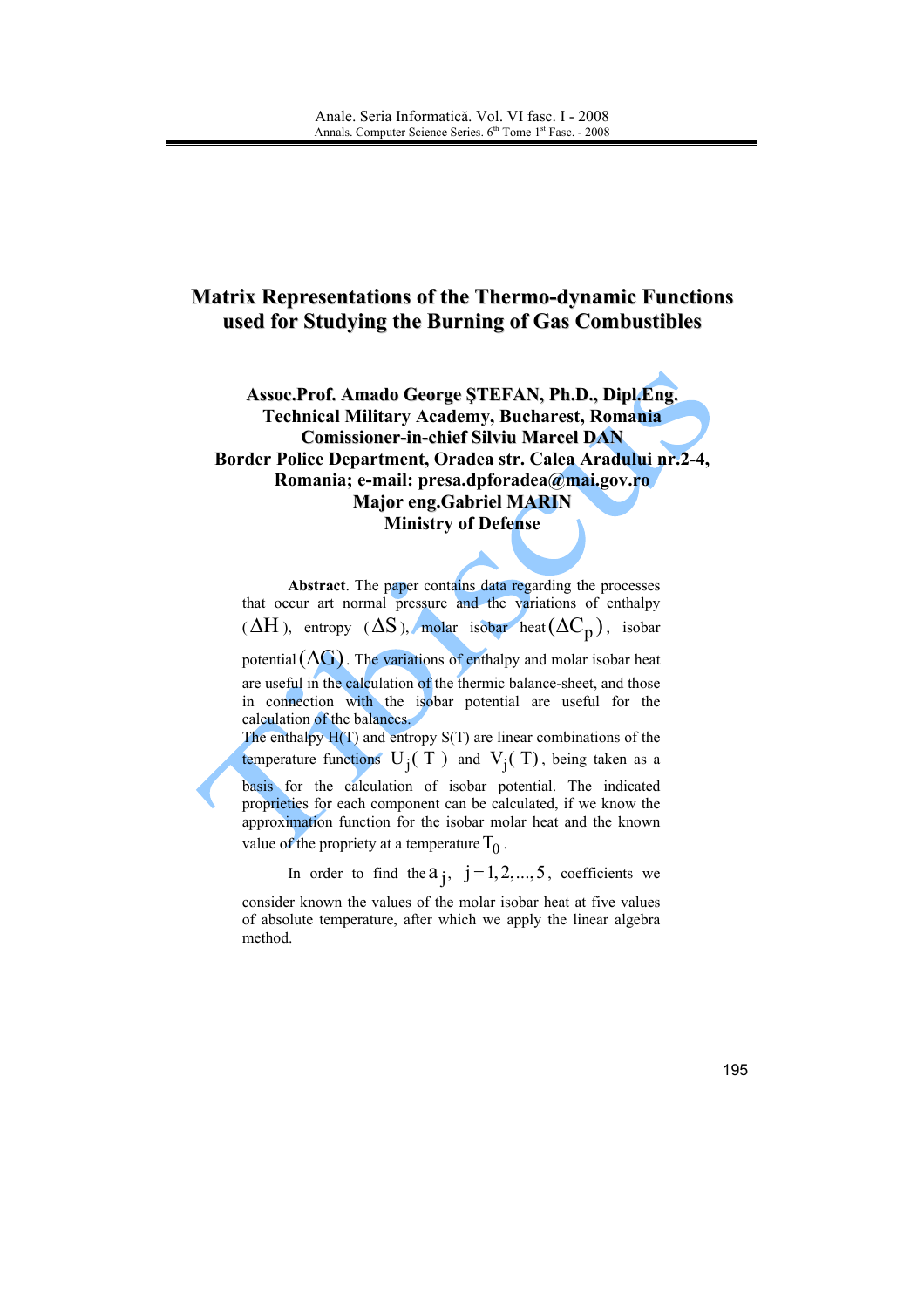### 1. Introduction

The efficient burning of the gas combustibles is a technical problem of major importance for industrial installations in order to make a bigger combustible economy. The way the burning process takes place leads to obtaining quality products in different technological processes.

The diffusive burning (diffusive flames) is used in the majority of the burning installations that use gas combustibles, which means that the mixing process between the gas combustibles and the air needed for burning takes place right in the burning space, with two jets (combustible gases and air), separately introduced in the burning chamber. In order to obtain diffusive flames with features that allow the unfolding of different technological processes in optimal conditions, it is necessary to know the physical, chemical and geometrical factors that influence the flame features. Knowing these factors and the influence they exert can lead to achieving some flames with well-established features according to different phases of the technological processes.

## 2. Processes that take place at constant pressure

The thermo-dynamic study of the processes that take place in a system needs the knowing of different system function modifications. So, for the processes that occur at constant pressure the enthalpy,  $(\Delta H)$ , entropy  $(\Delta S)$ , molar isobar heat  $(\Delta C_n)$ , isobar potential  $(\Delta G)$ , values and also the numeric value of the balance constant  $(K_p)$  the data regarding the variations of enthalpy and molar isobar heat are useful for the calculation of thermo balance-sheet, and those regarding the variation of the isobar potential for the calculation of the balances.

The graphical analytical representation of the thermo dynamical functions as temperature allows the reduction of the data at a simple matrix of the thermodynamic properties. Values as the enthalpy, entropy and others can be obtain from the matrix of the thermodynamic properties through simple matrix operation. The matrix equations allow the calculation of some large systems through numerical methods wit specialized programs.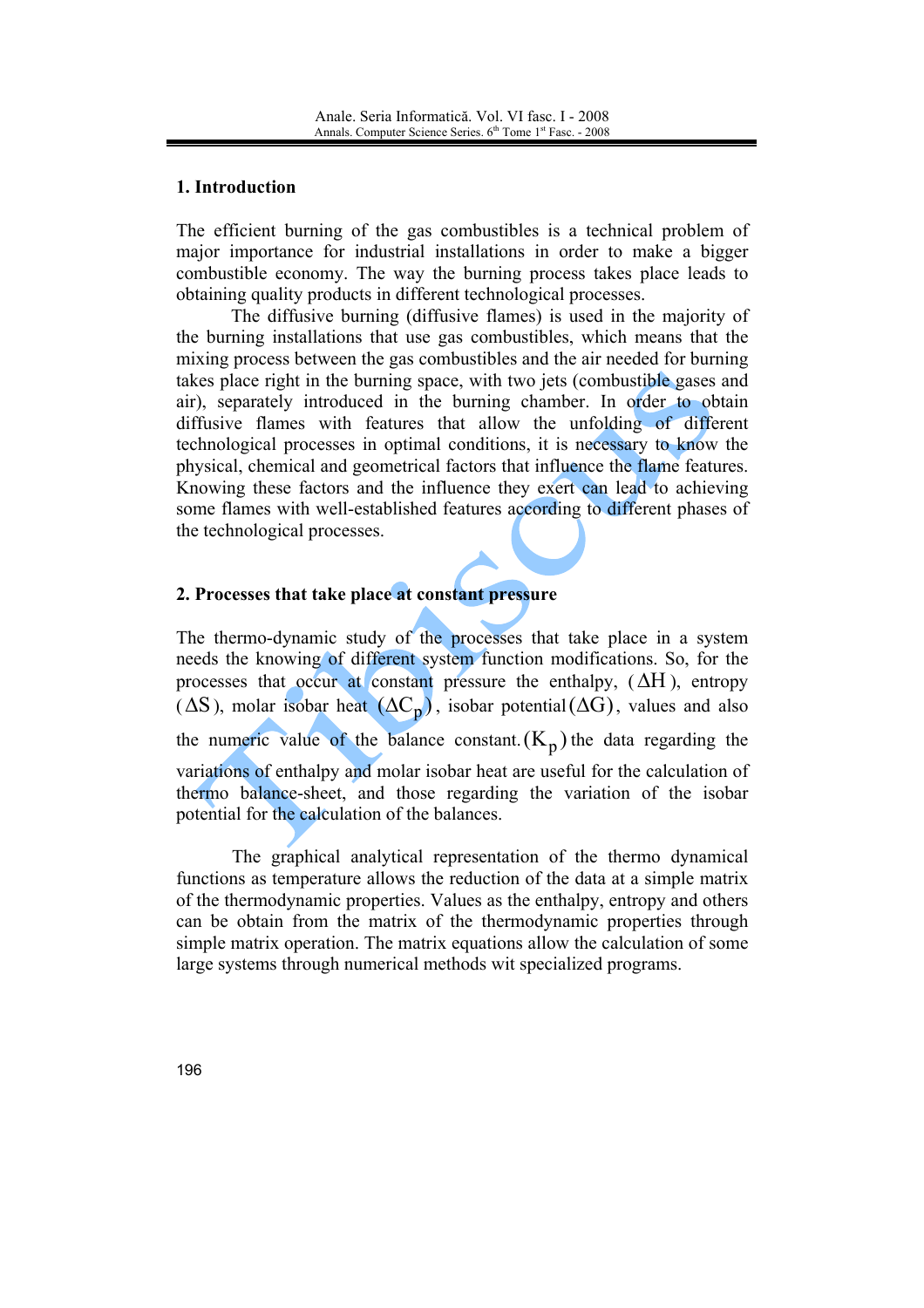#### 3. Fundamental equations for simple substances

For individual substances in a certain phase, the isobar molar heats are approximated according to the temperature by polynomial expression of the following form:

$$
C_p(T) = a_1 + a_2T + a_3T^{-2},
$$
  
\n
$$
C_p(T) = a_1 + a_2T + a_3T^2 + a_4T^3 + a_5T^{-2},
$$
\n(1)

or through linear combinations of some functions  $\varphi_j(T)$  cu  $j=1,2...n$ :

$$
C_p(T) = \sum_{j=1}^{n} a_j \cdot \varphi_j(T),
$$
 (2)

where  $a_i$  are constants that depend of the product nature and  $\varphi_j(T)$  are given functions.

Using the derivates of the enthalpy  $H$  and entropy S in rapport with the temperature at constant pressure:

$$
\left(\frac{\partial H}{\partial T}\right)_p = C_p(T); \left(\frac{\partial S}{\partial T}\right)_p = \frac{C_p(T)}{T}
$$
 (3)

we have:

d

$$
H(T_1) = H(T_0) + \int_{T_0}^{T_1} C_p(T) \cdot dT,
$$
\n(4)

$$
S(T_1) = S(T_0) + \int_{T_0}^{T_1} \frac{C_p(T)}{T} \cdot dT.
$$
 (5)

We replace  $(2)$  in  $(4)$  and  $(5)$  deduce:

$$
H(T_1) = H(T_0) + \sum_{j=1}^{n} a_j \cdot \int_{T_0}^{T_1} \varphi_j(T) \cdot dT,
$$
 (6)

$$
S(T_1) = S(T_0) + \sum_{j=1}^{n} a_j \cdot \int_{T_0}^{T_1} \frac{\varphi_j(T)}{T} \cdot dT.
$$
 (7)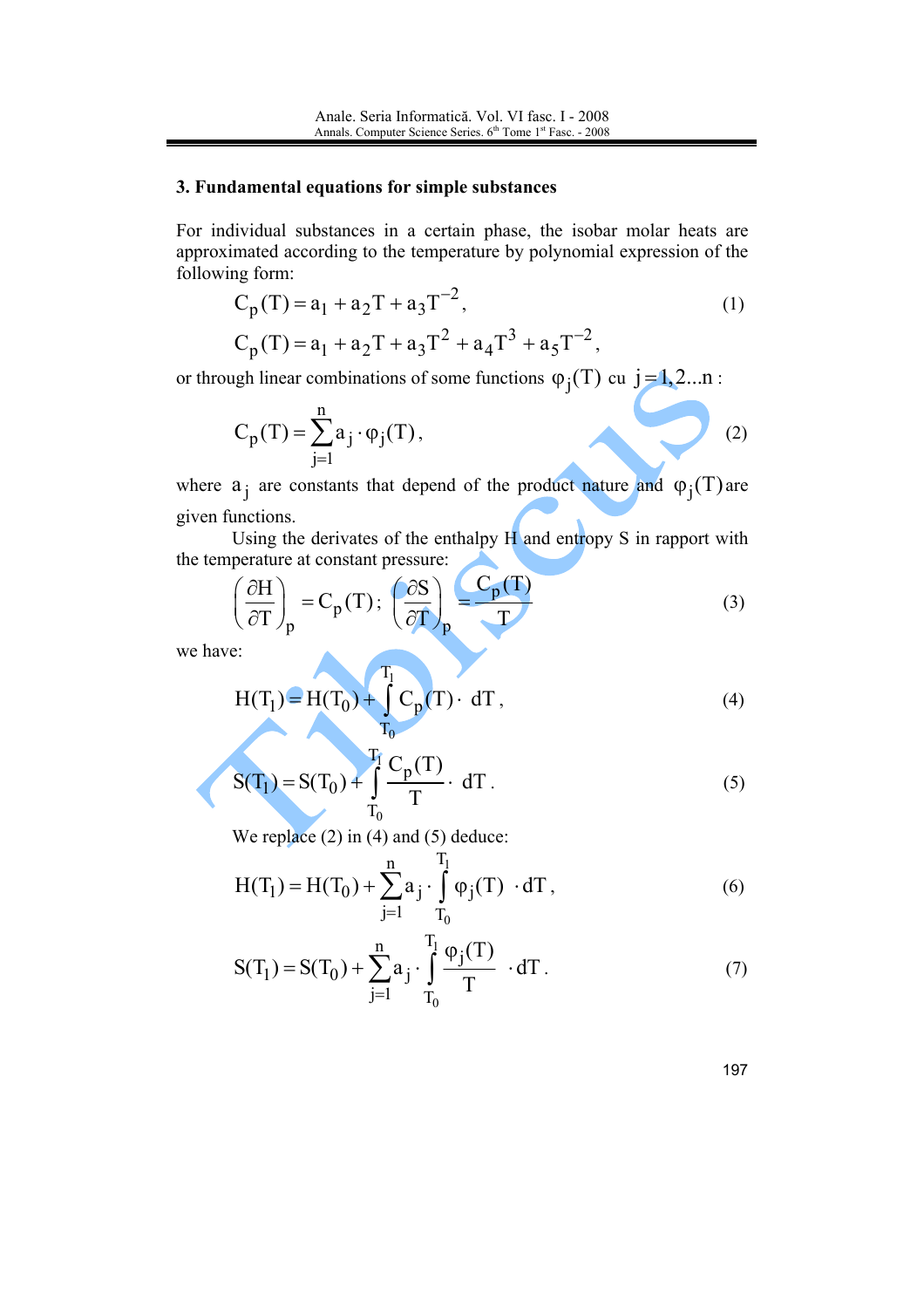The temperature is adopted  $T_i < T_0$  and we transform the integrals form the relations  $(6)$ ,  $(7)$  in the following form:

$$
\int_{T_0}^{T_1} \varphi_j(T) \cdot dT = \int_{T_j}^{T_1} \varphi_j(T) \cdot dT - \int_{T_j}^{T_0} \varphi_j(T) \cdot dT,
$$
\n(8)

$$
\int_{T_0}^{T_1} \frac{\varphi_j(T)}{T} \cdot dT = \int_{T_j}^{T_1} \frac{\varphi_j(T)}{T} \cdot dT - \int_{T_j}^{T_0} \frac{\varphi_j(T)}{T} \cdot dT
$$
 (9)

This kind of integrals' representation in two components allows the introduction of the functions:

$$
U_{j}(T) = \int_{T_{j}}^{1} \varphi_{j}(T) \cdot dT,
$$
\n
$$
V_{j}(T) = \int_{T_{j}}^{T} \frac{\varphi_{j}(T)}{T} \cdot dT,
$$
\n(10)

and the relations  $(8)$  and  $(9)$  take the form:

$$
\int_{T_0}^{T_1} \varphi_j(T) \cdot dT = U_j(T_1) - U_j(T_0),
$$
\n(12)

$$
\frac{1}{T_0}\frac{\varphi_j(T)}{T} \cdot dT = V_j(T_1) - V_j(T_0).
$$
 (13)

We mark the temperature  $T_1$  with T and replacing the relations (12) and  $(13)$  in  $(6)$  and  $(7)$ , we have:

$$
H(T) = \left[ H(T_0) - \sum_{j=1}^{n} a_j \cdot U_j(T_0) \right] + \sum_{j=1}^{n} a_j \cdot U_j(T), \quad (14)
$$

$$
S(T) = \left[ S(T_0) - \sum_{j=1}^{n} a_j \cdot V_j(T_0) \right] + \sum_{j=1}^{n} a_j \cdot V_j(T).
$$
 (15)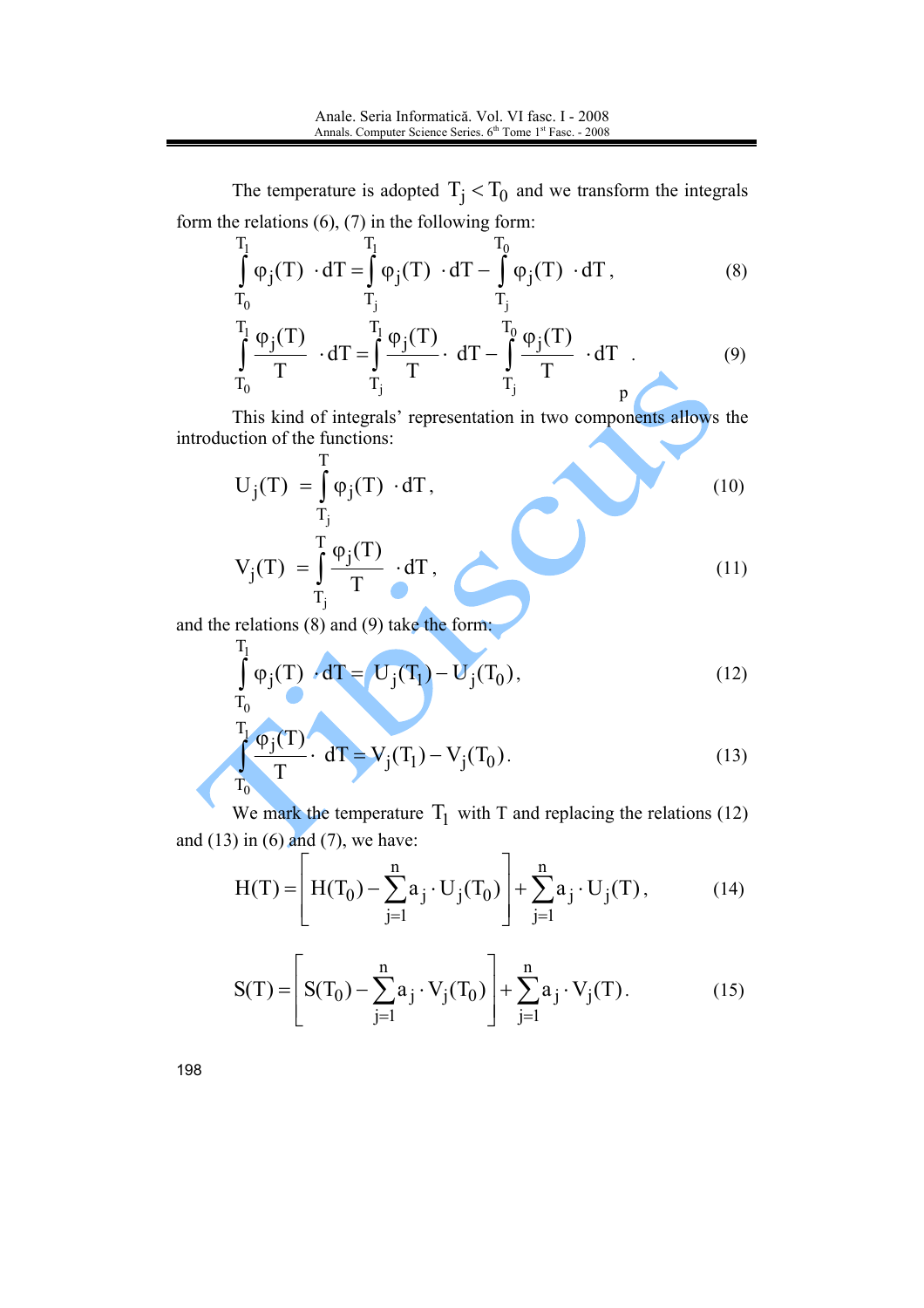Introducing the notations:

$$
a_{n+1} = H(T_0) - \sum_{j=1}^{n} a_j \cdot U_j(T_0) \quad ; \quad U_{n+1} = 1 \quad ; \quad V_{n+1} = 0, \quad (16)
$$

$$
a_{n+2} = S(T_0) - \sum_{j=1}^{n} a_j \cdot V_j(T) \quad ; \quad U_{n+2} = 0 \quad ; \quad V_{n+2}(T) = 1,
$$

the expressions  $(14)$  and  $(15)$  take the form:

$$
H(T) = \sum_{j=1}^{n+2} a_j \cdot U_j(T),
$$
\n
$$
S(T) = \sum_{i=1}^{n+2} a_j \cdot V_j(T).
$$
\n(18)

In this form, the enthalpy  $H(T)$  and entropy  $S(T)$  are linear combinations of the temperature functions  $U_i(T)$  and  $V_i(T)$ , being taken as basis in the calculation of the isobar potential:

$$
G(T) = H(T) - T \cdot S(T). \tag{20}
$$

Getting to know the entropy allows the finding of temperature influences on isobar G potential, because:  $(20)$ 

$$
\left(\frac{\partial G}{\partial T}\right)_p = -S(T),\tag{21}
$$

$$
G(T) = G(T_0) - \int_{T_0}^{T} S(T) \cdot dT
$$
 (22)

Replacing the expressions  $(18)$  and  $(19)$  in  $(20)$  we have:

$$
G(T) = \sum_{j=1}^{n+2} a_j \cdot W_j(T),
$$
 (23)

where.

$$
W_j(T) = U_j(T) - T \cdot V_j(T).
$$
 (24)

The enthalpy, entropy and the isobar potential of simple substances at a given pressure can be calculated as linear combinations of known temperature functions that do not depend of the concrete product nature for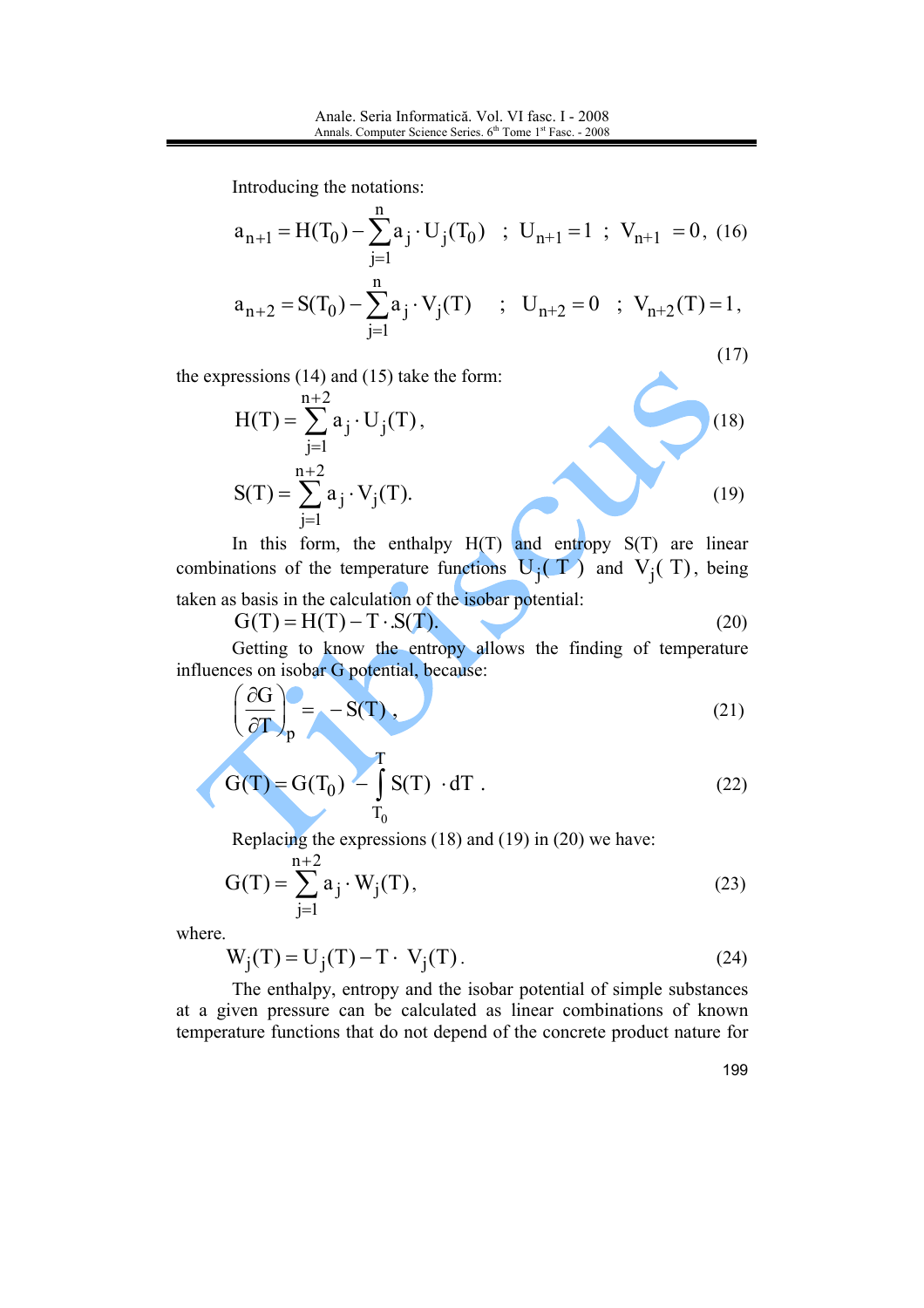which the calculation is performed. The properties of each product can be calculated if we know the approximation function for the molar isobar heat and the corresponding value of the property at a certain temperature  $T_0$ .

#### 4. Systems with more components

The relations  $(18)$ ,  $(19)$  and  $(23)$  were written for simple substances, in order to express the enthalpy, entropy and the isobar potential for the systems with more components through functions with identical form, I being the component index:

$$
H_{i}(T) = \sum_{j=1}^{n+2} a_{i j} \cdot U_{j},
$$
\n
$$
S_{i}(T) = \sum_{j=1}^{n+2} a_{i j} \cdot V_{j},
$$
\n
$$
G_{i}(T) = \sum_{j=1}^{n+2} a_{i j} \cdot W_{j},
$$
\n(26)

If we neglect the mixture effect, the enthalpy H of the whole system is a sum of the partial enthalpies:

$$
H(T) = \sum_{i=1}^{m} v_i \cdot H_i(T),
$$
\n(28)

where  $v_i$  is the mol number of the I substance form the system. Analog expressions can be written for the entropy and the isobar potential:

$$
S(T) = \sum_{i=1}^{m} v_i \cdot S_i(T),
$$
 (29)

$$
G(T) = \sum_{i=1}^{m} v_i \cdot G_i(T). \tag{30}
$$

For a system with more components the notion of isobar potential reaction ( $\Delta G$ ) and of standard isobar potential of the reaction ( $\Delta G$ <sup>0</sup>):

$$
\Delta G = \Delta H - T \cdot \Delta S, \tag{31}
$$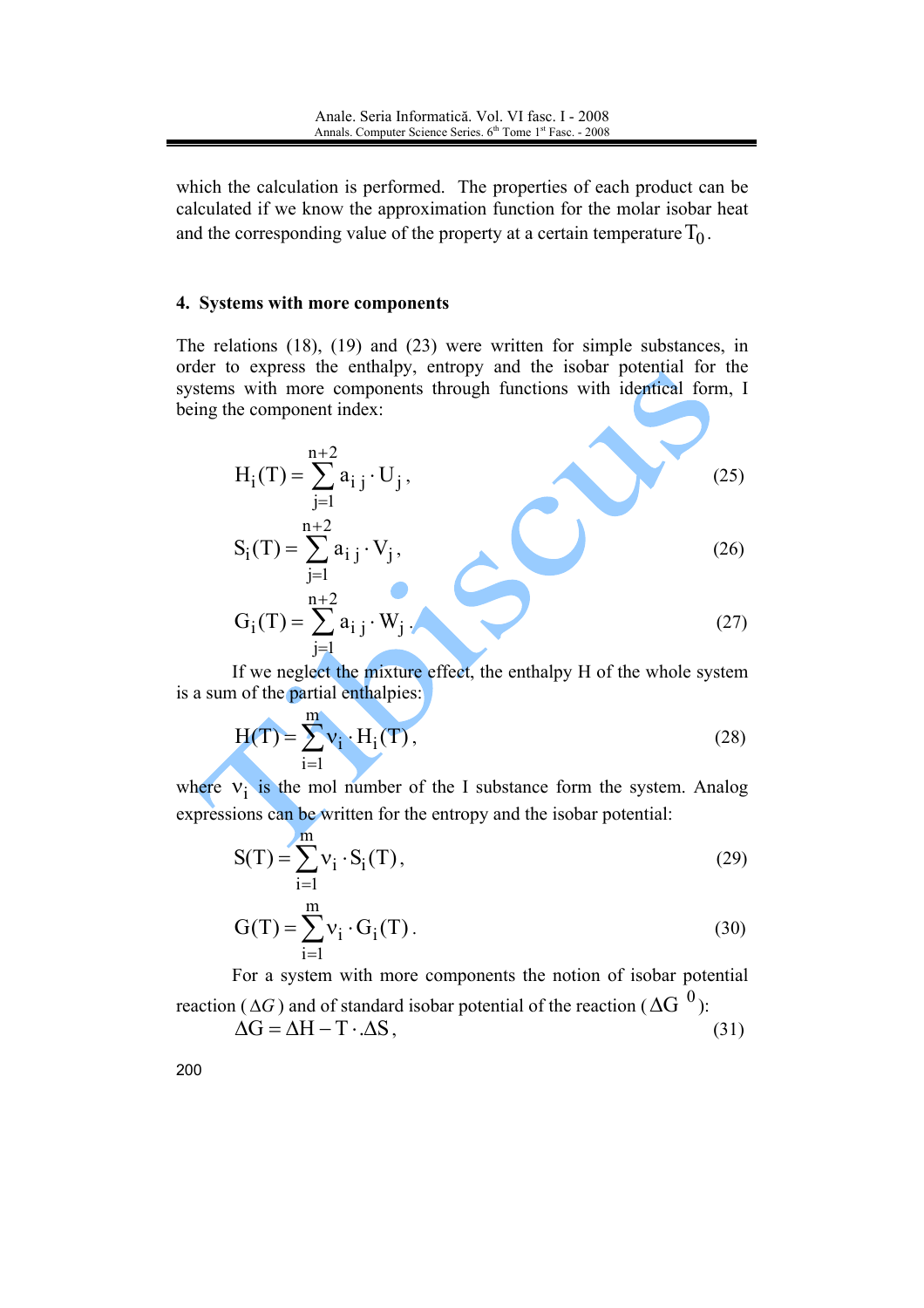$$
\Delta G^{0} = -R \cdot T \cdot \ln(K_{p}), \qquad (32)
$$

where  $K_p$  is the balance constant.

The modification of the enthalpy during the reaction determines the temperature influence on  $ln(K_p)$ , because

$$
\left(\frac{\partial \ln(K_p)}{\partial T}\right)_p = \frac{\Delta H(T)}{R \cdot T^2},\tag{33}
$$

where from

$$
\ln(K_p(T)) = \ln(K_p(T_0) + \int_{T_0}^{T} \frac{\Delta H(T)}{R \cdot T^2} \cdot dT.
$$
 (34)

Replacing in the (34) relation the expressions for  $\Delta H$  (T) by the variation of the molar heat  $\Delta C_p$  and using the relation (2) for the molar heat, it results for  $ln(K_p)$  a representation in a form of linear combinations of known temperature functions that do not depend on the nature of the products for which the calculation is made.

Introducing the expression  $(25)$ ,  $(26)$ ,  $(27)$  in  $(28)$ ,  $(29)$  and  $(30)$  we have:

$$
H(T) = \sum_{i=1}^{m} v_i \cdot \left(\sum_{j=1}^{n+2} a_{i,j} \cdot U_j\right) = \sum_{i=1}^{m} \sum_{j=1}^{n+2} v_i \cdot a_{i,j} \cdot U_j,
$$
(35)

$$
S(T) = \sum_{j=1}^{m} v_j \cdot \left(\sum_{j=1}^{n+2} a_{i,j} \cdot V_j\right) = \sum_{i=1}^{m} \sum_{j=1}^{n+2} v_i \cdot a_{i,j} \cdot V_j,
$$
(36)

$$
G(T) = \sum_{i=1}^{m} v_i \left( \sum_{j=1}^{n+2} a_{i,j} \cdot W_j \right) = \sum_{i=1}^{m} \sum_{j=1}^{n+2} v_i \cdot a_{i,j} \cdot W_j.
$$
 (37)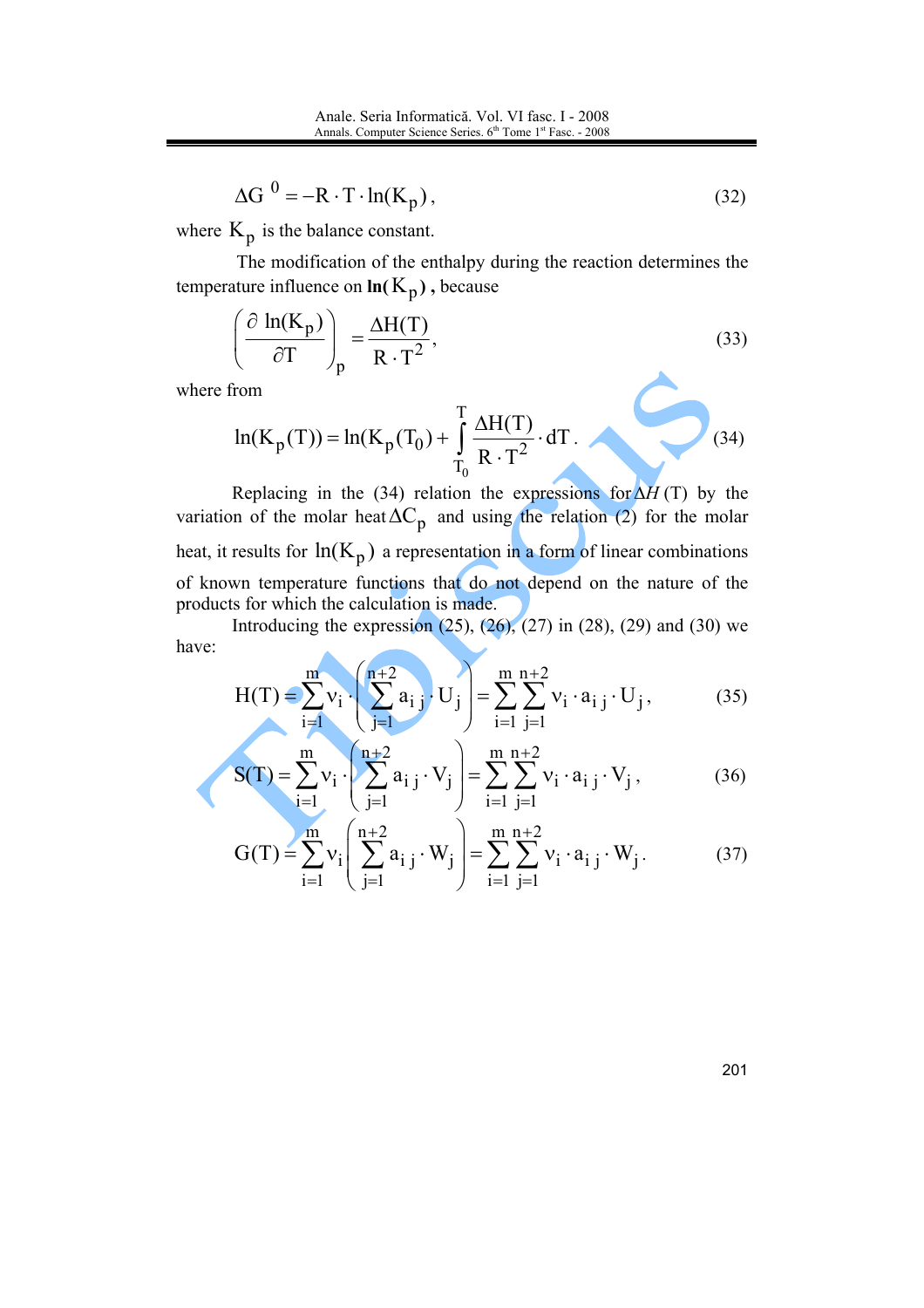#### 5. Matrix notations

We introduce the column vectors:  $X$ ,  $U$ ,  $V$ ,  $W$  and the matrix A according to the equalities:

$$
v = \begin{bmatrix} v_1 \\ v_2 \\ \vdots \\ v_m \end{bmatrix}, U = \begin{bmatrix} U_1 \\ U_2 \\ \vdots \\ U_{n+2} \end{bmatrix}, V = \begin{bmatrix} V_1 \\ V_2 \\ \vdots \\ V_{n+2} \end{bmatrix}, W = \begin{bmatrix} W_1 \\ W_2 \\ \vdots \\ W_{n+2} \end{bmatrix}, (38)
$$
  

$$
A = \begin{bmatrix} a_{11} & a_{12} & \cdots & a_{1,n+2} \\ a_{21} & a_{22} & \cdots & a_{2,n+2} \\ \vdots & \vdots & \vdots & \vdots \\ a_{m,1} & a_{m,2} & \cdots & a_{m,n+2} \end{bmatrix}
$$
 (39)

The expressions  $(35)$ ,  $(36)$ ,  $(37)$  can be written as a matrix in the following form:

$$
H(T) = v^{T} \cdot A \cdot U = U^{T} \cdot A^{T} \cdot v,
$$
\n(40)

$$
S(T) = v^{T} \cdot A \cdot V = V^{T} \cdot A^{T} \cdot v,
$$
\n(41)

$$
G(T) = v^T \cdot A \cdot W = W^T \cdot A^T \cdot v. \tag{42}
$$

Te values  $a_{i}$  can be interpreted as components of the A  $i$ <sup>T</sup>

vectors that correspond to the thermodynamic properties. Each line of the matrix A corresponds to one of the analyzed system's substances. The A matrix is named thermodynamic matrix, a one line of it is a thermodynamic vector for the *i* substance. The elements  $a_{i,i}$  of the matrix A do not depend

on the temperature T, but on the products' nature, unlike the components of the vectors  $U, V, W$  that depend only on the T and not on the product's nature. The expression for each property is generally the product of three matrix, each including important information for the system that do not depend on other parts. The vectors U, V and W are determined by the system's temperature, the matrix A is determined of the qualitative composition of the system, that means of the existing system products' composition, and  $\nu$  is determined by the quantitative composition of the system.

This kind of equalities can be obtained also for the thermodynamic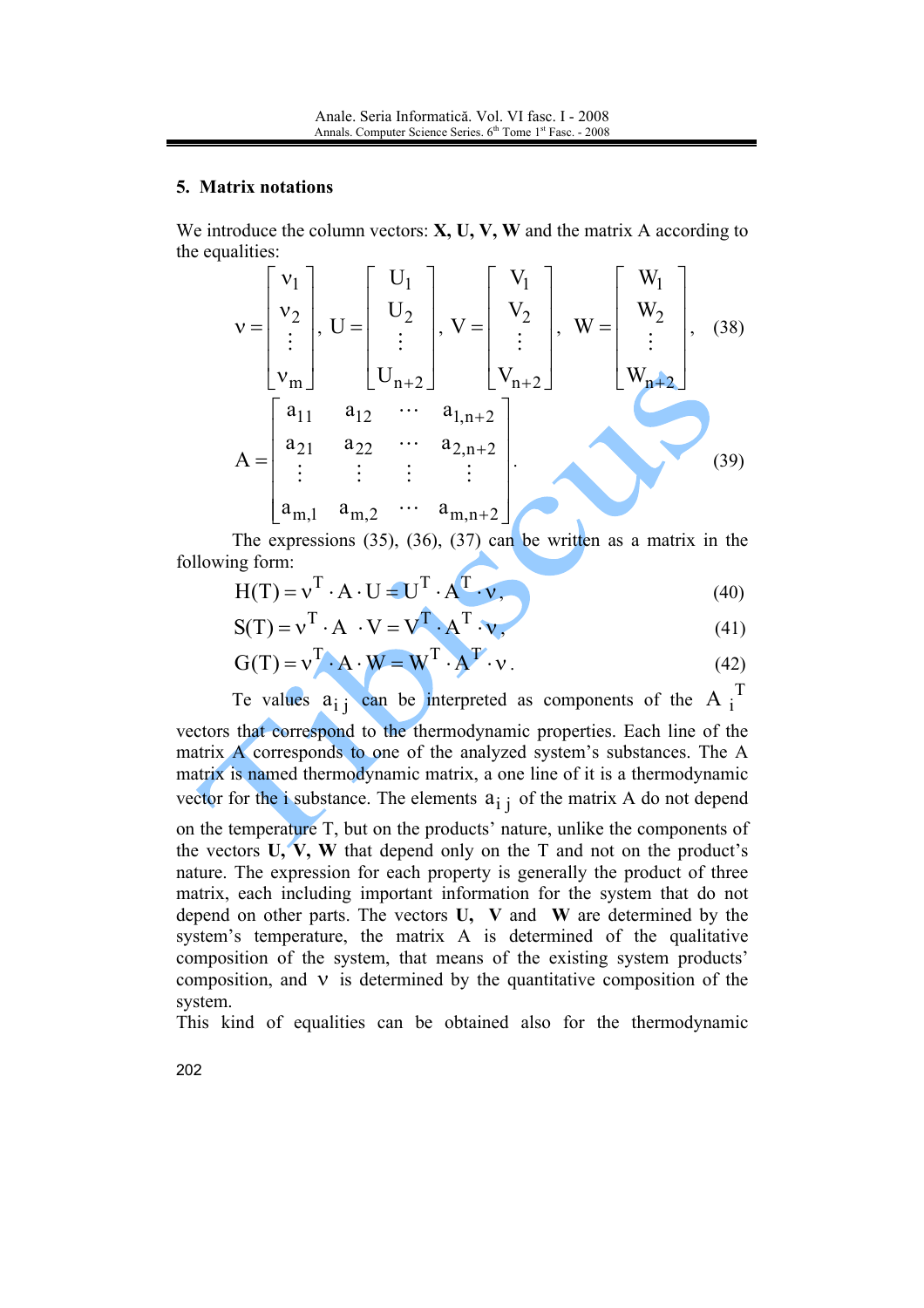functions of the reactions:  $\Delta H$ ,  $\Delta S$ ,  $\Delta G$ , that also depend on temperature. In this case, the stoichiometric coefficients of the chemical equation are considered as  $v_i$ .

According to (32) we have the following expression for the balance constants:

$$
\ln(K_p) = -\frac{1}{R \cdot T} \left( v^T \cdot A \cdot W \right).
$$
 (43)

The equation  $(40)$ ,  $(41)$  and  $(42)$  were obtained in the hypothesis of neglecting the mixing effects. If we give up this supposition, then the partial molar enthalpy and the mixture entropy of the substance i,  $\Delta H_i$  and  $\Delta S_i$ , are introduced and they are added at  $H_i$  and  $S_i$  in (25), (26) and (27). The thermodynamic functions of the system take the following form:

$$
H(T) = v^{T} \cdot (A \cdot U + \Delta H)
$$
\n(44)

$$
S(T) = v^{T} \cdot (A \cdot V + \Delta S), \qquad (45)
$$

$$
\Delta G = \Delta H - T \Delta S \tag{46}
$$

where  $\Delta H$  and  $\Delta S$  are column vectors with the components  $\Delta H_i$  and  $\Delta S_i$ .

In ideal mixtures we have:

$$
\Delta H_i = 0,\tag{47}
$$

$$
\Delta S_i = -R \cdot \ln(v_i) \tag{48}
$$

If the condition (47) is not fulfilled, that means  $\Delta H_i \neq 0$ , bat the relation (48) is in vigor, the mixtures are named regular. In applications we presume known the followings: the mixture composition  $(v)$ , the temperature  $(T)$  and the pressure  $(p)$ , if chemical reactions are taking place within the system for a given p, the thermodynamic functions H, S and G depend not only on the T, but also on time, and for a given initial composition the ulterior composition will be determined by the kinetics of the system processes. For the balance state we calculate at the beginning the balance composition and then we appeal to the relations (44), (45) and  $(46)$  or  $(40)$ ,  $(41)$  and  $(42)$ .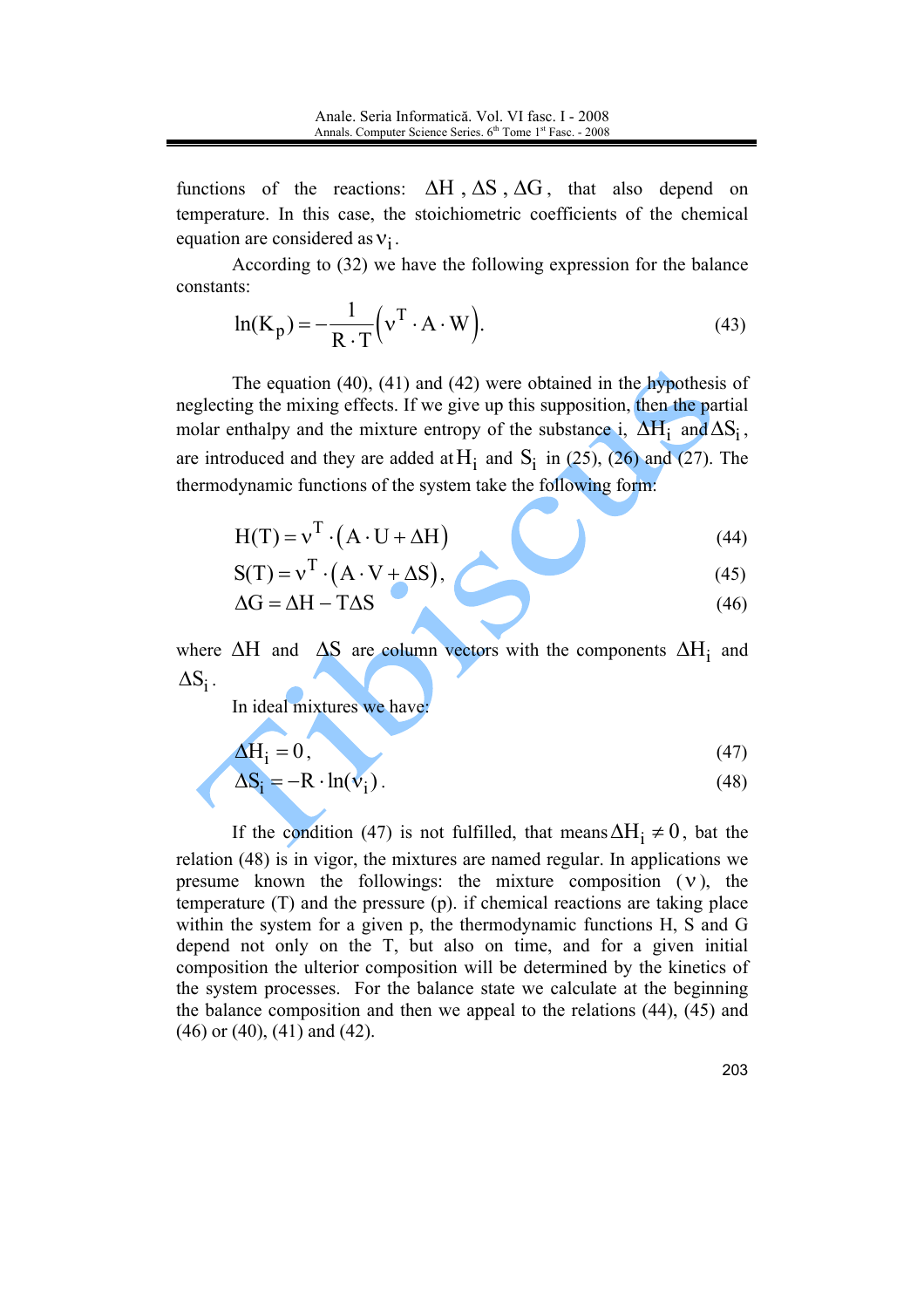#### 6. Calculation of the thermodynamic properties

We adopt the molar isobar heat on the following form:

$$
C_p(T) = a_1 + a_2T + a_3T^2 + a_4T^3 + a_5T^{-2},
$$
\n(49)

so that:

$$
\varphi_1(T) = 1
$$
,  $\varphi_2(T) = T$ ,  $\varphi_3(T) = T^2$ ,  $\varphi_4(T) = T^3$ ,  $\varphi_5(T) = T^{-2}$  (50)

At the calculation of the functions  $U_i$  si  $V_i$  for the arbitrary temperature  $T_i$  the 0 K value is adopted.

# 6.1 Finding the  $a_j$ ,  $j = 1, 2, \ldots, 5$ , coefficients for different substances.

We consider known the values of the isobar molar heats foe some substances at five values at the absolute temperature. In order to find the coefficients  $a_i$ ,  $j = \overline{1,5}$  from the relation (49) we apply the method of linear algebra. It results a linear algebraic system of five equations with five unknowns that can be solved by matrix method. The unknowns are given as elements of the matrix A, and its coefficients are the elements of the matrix  $Z<sub>i</sub>$ 

$$
Z = \begin{pmatrix} 1 & T1 & T1^{2} & T1^{3} & T1^{-2} \\ 1 & T2 & T2^{2} & T2^{3} & T2^{-2} \\ 1 & T3 & T3^{2} & T3^{3} & T3^{-2} \\ 1 & T4 & T4^{2} & T4^{3} & T4^{-2} \\ 1 & T5 & T5^{2} & T5^{3} & T5^{-2} \end{pmatrix}
$$

The coefficients  $a_j$ ,  $j = \overline{1,5}$  are determined multiplying the matrix:  $A = Z^{-1} \cdot C_n$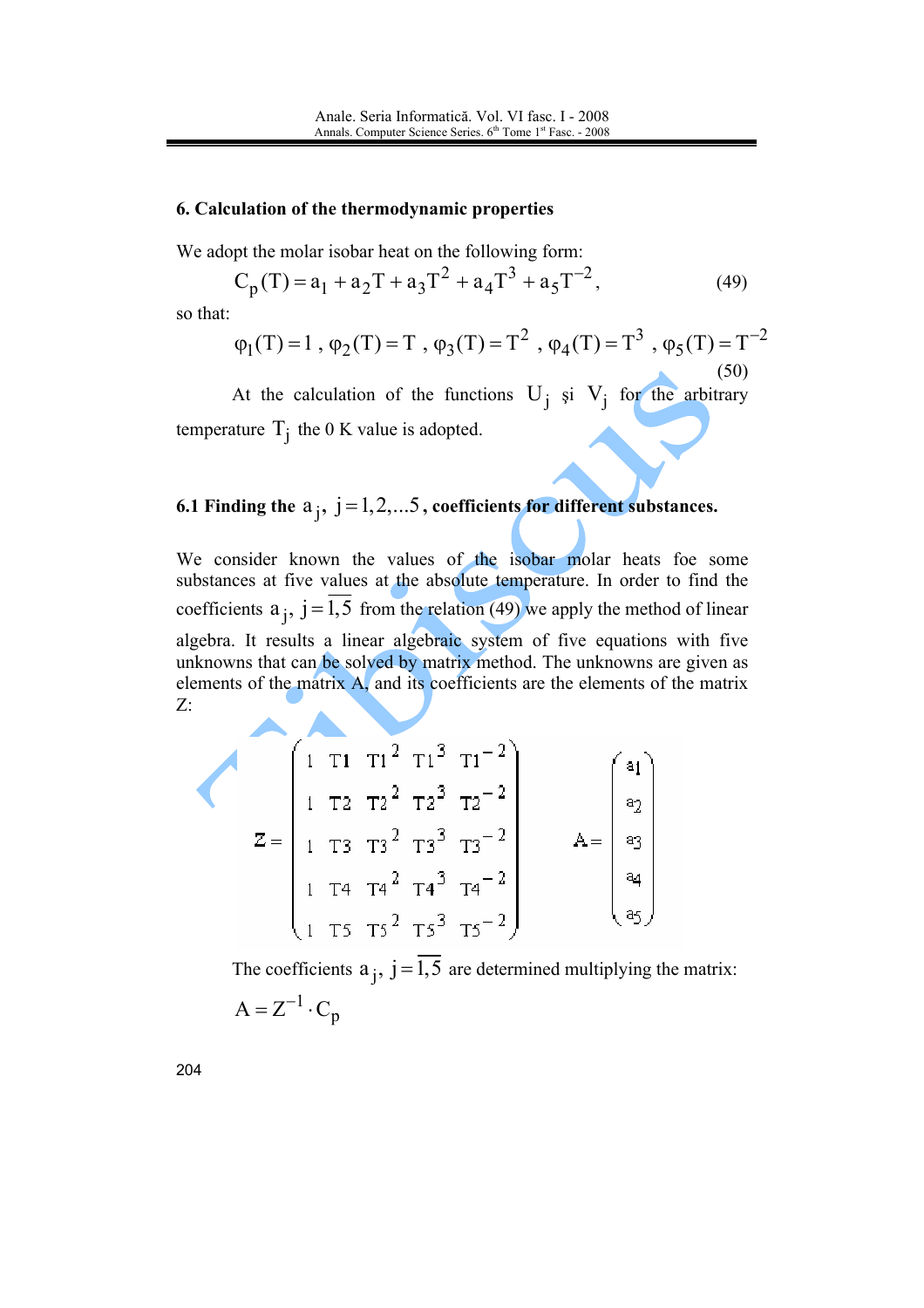The numerical values of the coefficients  $a_j$ ,  $j = \overline{1,5}$  are given in the table 1.

Table 1

| O <sub>2</sub>  | Temperature T<br>[K] | Molar isobar<br>heat(1 bar) $C_p$<br>kJ<br>kmol·K $ $ | Coefficients of the<br>molar isobar heat<br>calculated by the<br>method of the linear<br>algebra a <sub>j</sub> |
|-----------------|----------------------|-------------------------------------------------------|-----------------------------------------------------------------------------------------------------------------|
| $\mathbf{1}$    | 300                  | 31,963                                                | 32,099                                                                                                          |
| $\overline{2}$  | 800                  | 35,212                                                | $5,139 \cdot 10^{-3}$                                                                                           |
| 3               | 1200                 | 36,552                                                | $-1,347 \cdot 10^{-6}$                                                                                          |
| $\overline{4}$  | 1900                 | 38,269                                                | $1,912\cdot 10^{-10}$                                                                                           |
| 5               | 2500                 | 39,489                                                | $-1,485\cdot10^{5}$                                                                                             |
| Air             |                      |                                                       |                                                                                                                 |
| $\mathbf{1}$    | 300                  | 30,313                                                | $\frac{27,269}{0,011}$                                                                                          |
| $\overline{2}$  | 800                  | 33,454                                                |                                                                                                                 |
| $\overline{3}$  | 1200                 | 35,045                                                | $-4,479 \cdot 10^{-6}$                                                                                          |
| $\overline{4}$  | 1900                 | 36,510                                                | $7,034\cdot10^{-10}$                                                                                            |
| 5               | 2500                 | 37,348                                                | $1,601 \cdot 10^4$                                                                                              |
| $H_{2}$         |                      |                                                       |                                                                                                                 |
| $\mathbf{1}$    | 300                  | 29,350                                                | 26,292                                                                                                          |
| $\overline{2}$  | 800                  | 30,481                                                | $1,024\cdot10^{-3}$                                                                                             |
| 3               | 1200                 | 32,198                                                | $8.1 \cdot 10^{-8}$                                                                                             |
| $\overline{4}$  | 1900                 | 34,835                                                | $-1,944 \cdot 10^{-10}$                                                                                         |
| 5               | 2500                 | 36,343                                                | $1,394 \cdot 10^5$                                                                                              |
| CO <sub>2</sub> |                      |                                                       |                                                                                                                 |
| $\mathbf{1}$    | 300                  | 47,020                                                | 41.489                                                                                                          |
| $\overline{2}$  | 800                  | 51,268                                                | 0.018                                                                                                           |
| $\overline{3}$  | 1200                 | 58,073                                                | $-7,638\cdot10^{-6}$                                                                                            |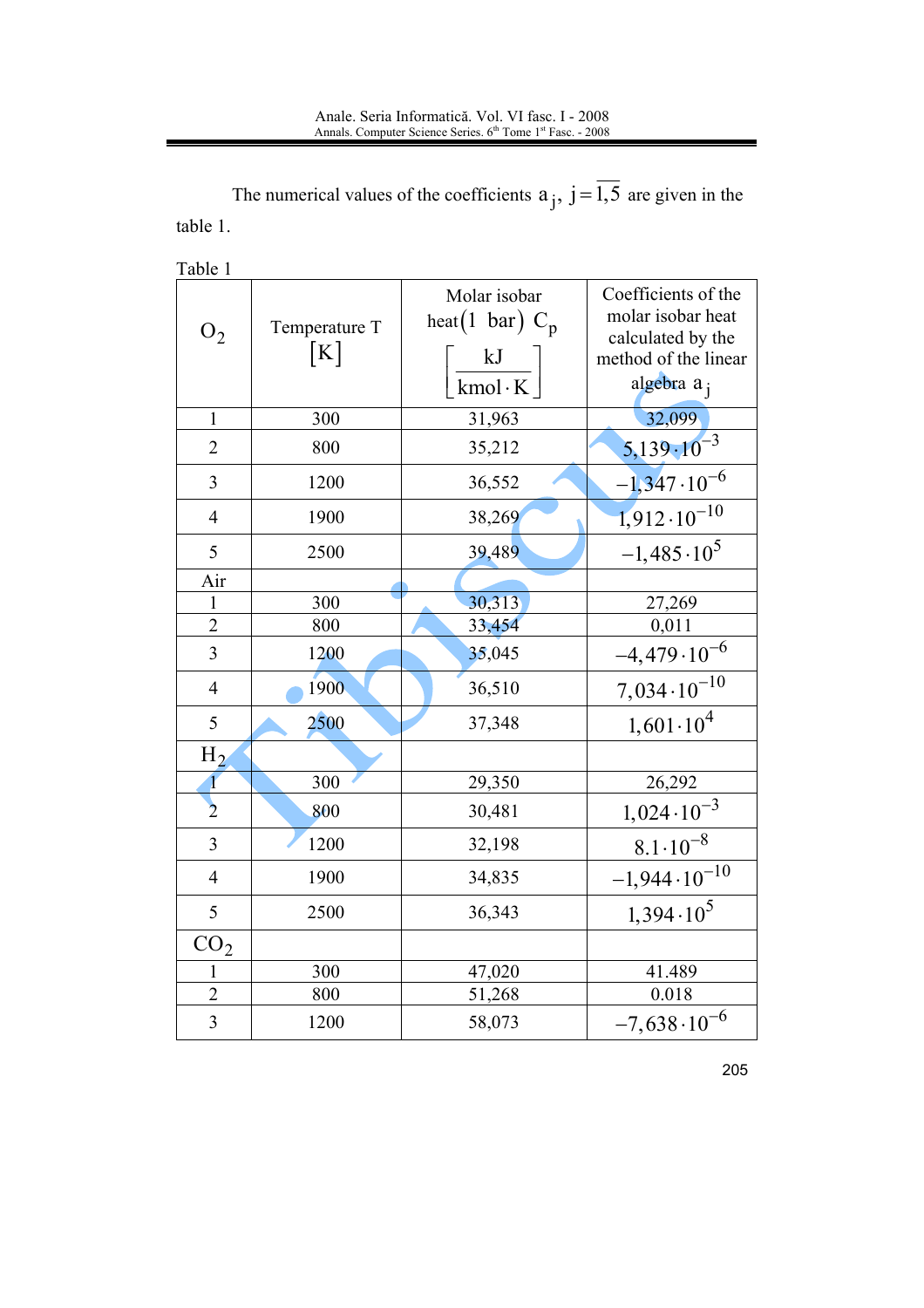Anale. Seria Informatică. Vol. VI fasc. I - 2008<br>Annals. Computer Science Series. 6<sup>th</sup> Tome 1<sup>st</sup> Fasc. - 2008

| 4               | 1900 | 60,209 | $1,143 \cdot 10^{-9}$  |
|-----------------|------|--------|------------------------|
| 5               | 2500 | 61,004 | $-2,939 \cdot 10^5$    |
| CO <sub>1</sub> |      |        |                        |
|                 | 300  | 30,272 | 27,131                 |
| $\mathcal{D}$   | 800  | 33,621 | 0,012                  |
| 3               | 1200 | 35,212 | $-4,967 \cdot 10^{-6}$ |
|                 | 1900 | 36,510 | $7,756 \cdot 10^{-10}$ |
| 5               | 2500 | 37,138 | $8,539.10^{3}$         |
|                 |      |        |                        |

| Methane<br>$CH_4$       | Temperature T<br>[K] | Molar isobar heat<br>$(1 \text{ bar}) C_p$<br>kJ<br>$kg \cdot K$ | Coefficients of the<br>molar isobar heat<br>calculated by the<br>method of the<br>linear algebra a <sub>i</sub> |
|-------------------------|----------------------|------------------------------------------------------------------|-----------------------------------------------------------------------------------------------------------------|
| $\mathbf{1}$            | 100                  | 2,254                                                            | 2,35                                                                                                            |
| $\overline{2}$          | 300                  | 2,663                                                            | $7,681 \cdot 10^{-4}$                                                                                           |
| 3                       | 500                  | 2,972                                                            | $1,386 \cdot 10^{-6}$                                                                                           |
| $\overline{4}$          | 800                  | 3,433                                                            | $-8,13\cdot10^{-10}$                                                                                            |
| 5                       | 1000                 | 3,690                                                            | $-1,863 \cdot 10^3$                                                                                             |
| Ethane<br>$C_2H_6$      |                      |                                                                  |                                                                                                                 |
| 1                       | 100                  | 1,825                                                            | 3,389                                                                                                           |
| $\overline{2}$          | 200                  | 2,033                                                            | $-0,012$                                                                                                        |
| 3                       | 300                  | 2,191                                                            | $3,995 \cdot 10^{-5}$                                                                                           |
| $\overline{4}$          | 400                  | 2,437                                                            | $-3,609 \cdot 10^{-8}$                                                                                          |
| 5                       | 500                  | 2,598                                                            | $-6,788 \cdot 10^3$                                                                                             |
| Propane                 |                      |                                                                  |                                                                                                                 |
|                         | 100                  | 1,708                                                            | 1,505                                                                                                           |
| $\overline{2}$          | 200                  | 1,911                                                            | $2,03\cdot10^{-3}$                                                                                              |
| $\overline{\mathbf{3}}$ | 300                  | 2,114                                                            | 0                                                                                                               |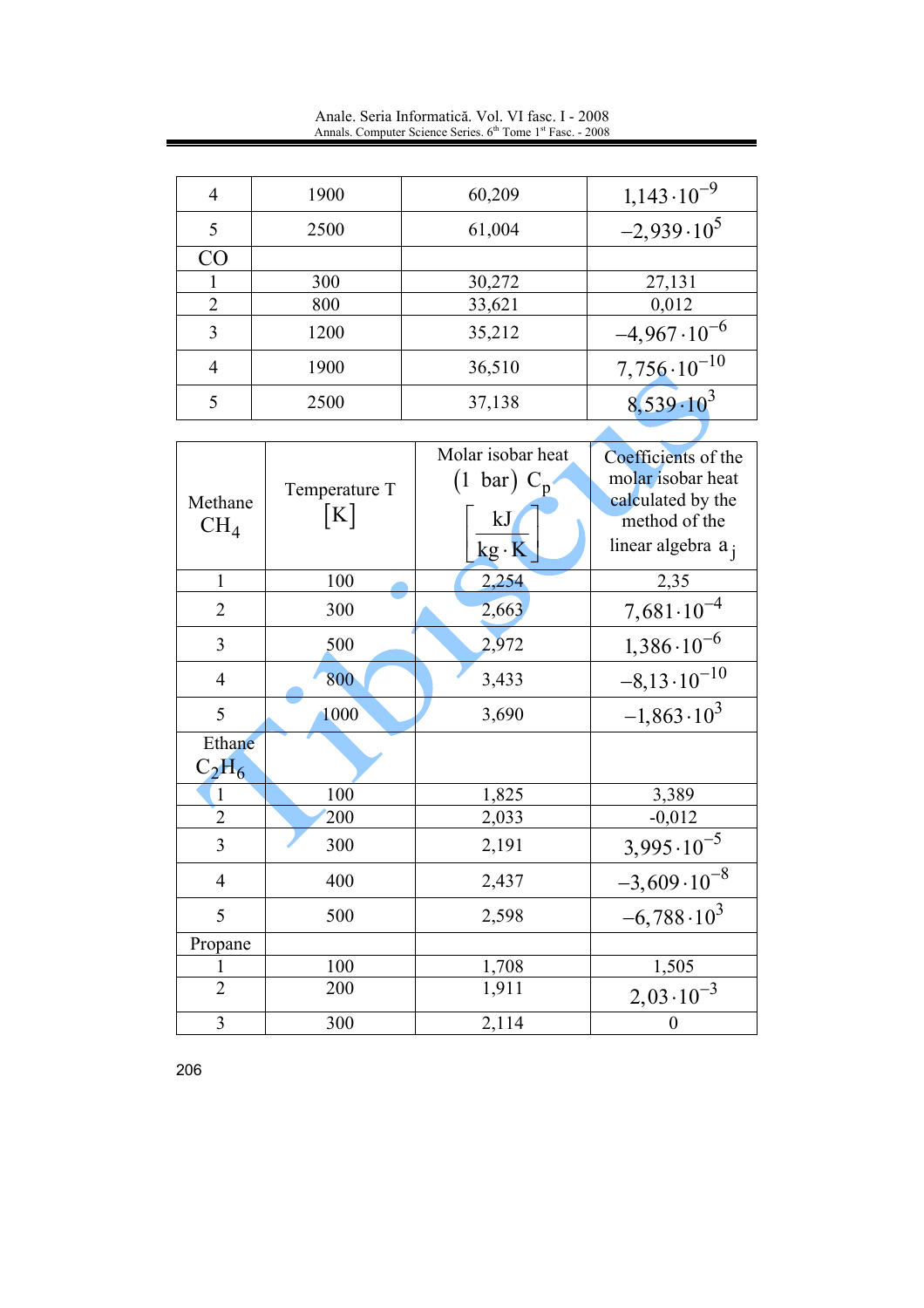|  | 400 |       |                      |
|--|-----|-------|----------------------|
|  | 500 | 2,520 | $-1,05\cdot10^{-10}$ |

#### 6.2. Calculation of the enthalpy, entropy and isobar potential

With the aid of the molar isobar heats' coefficients, we calculate the enthalpy, entropy and isobar potential with the relations:



## **Conclusions**

For the air, we consider  $T_0$ =200 (K) and the enthalpy, entropy and isobar potential have the following representations:



Fig. 1 Variation of the air molar isobar heat with the temperature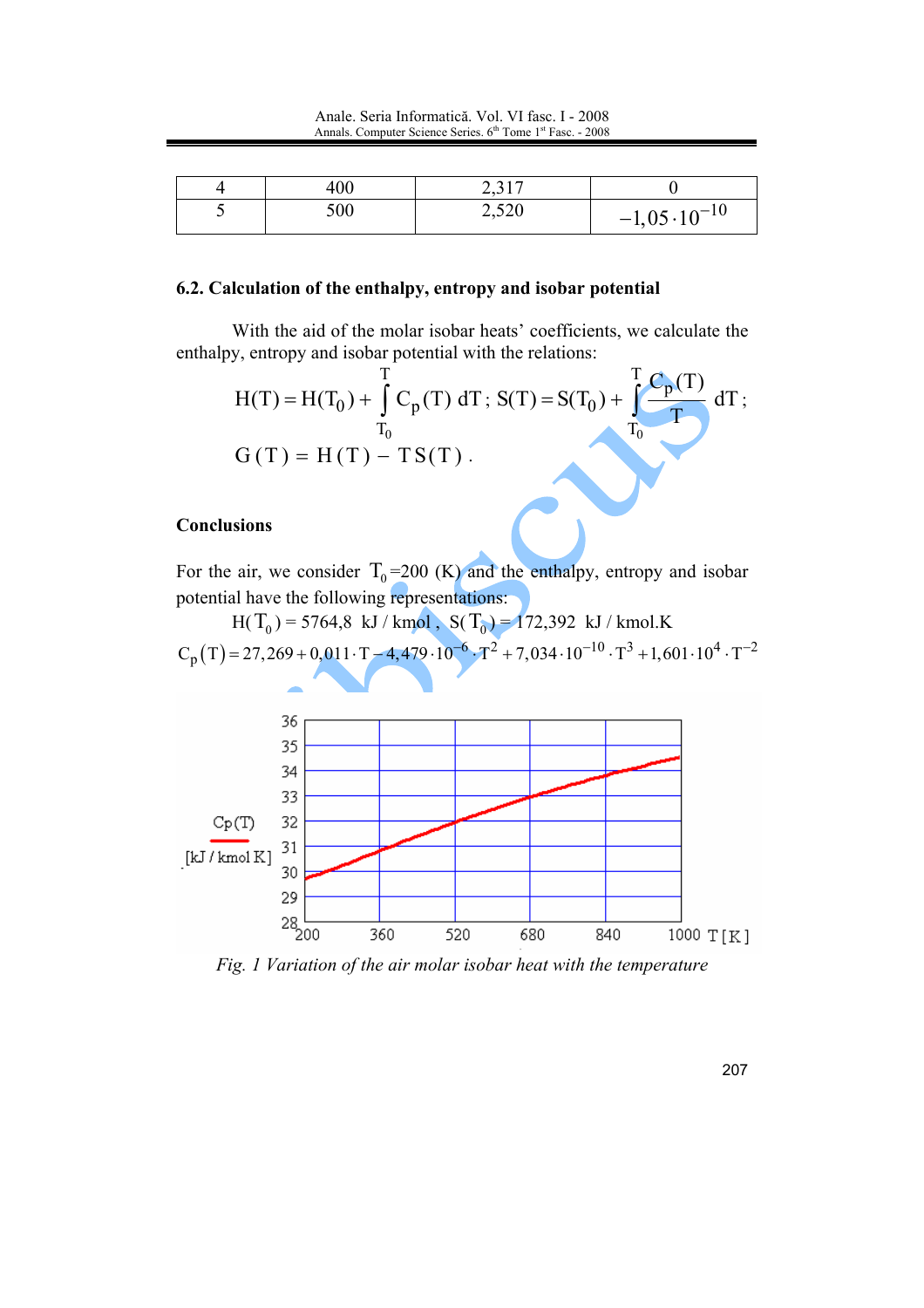Anale. Seria Informatică. Vol. VI fasc. I - 2008 Annals. Computer Science Series. 6<sup>th</sup> Tome 1<sup>st</sup> Fasc. - 2008





Fig. 3 Variation of air entropy with the temperature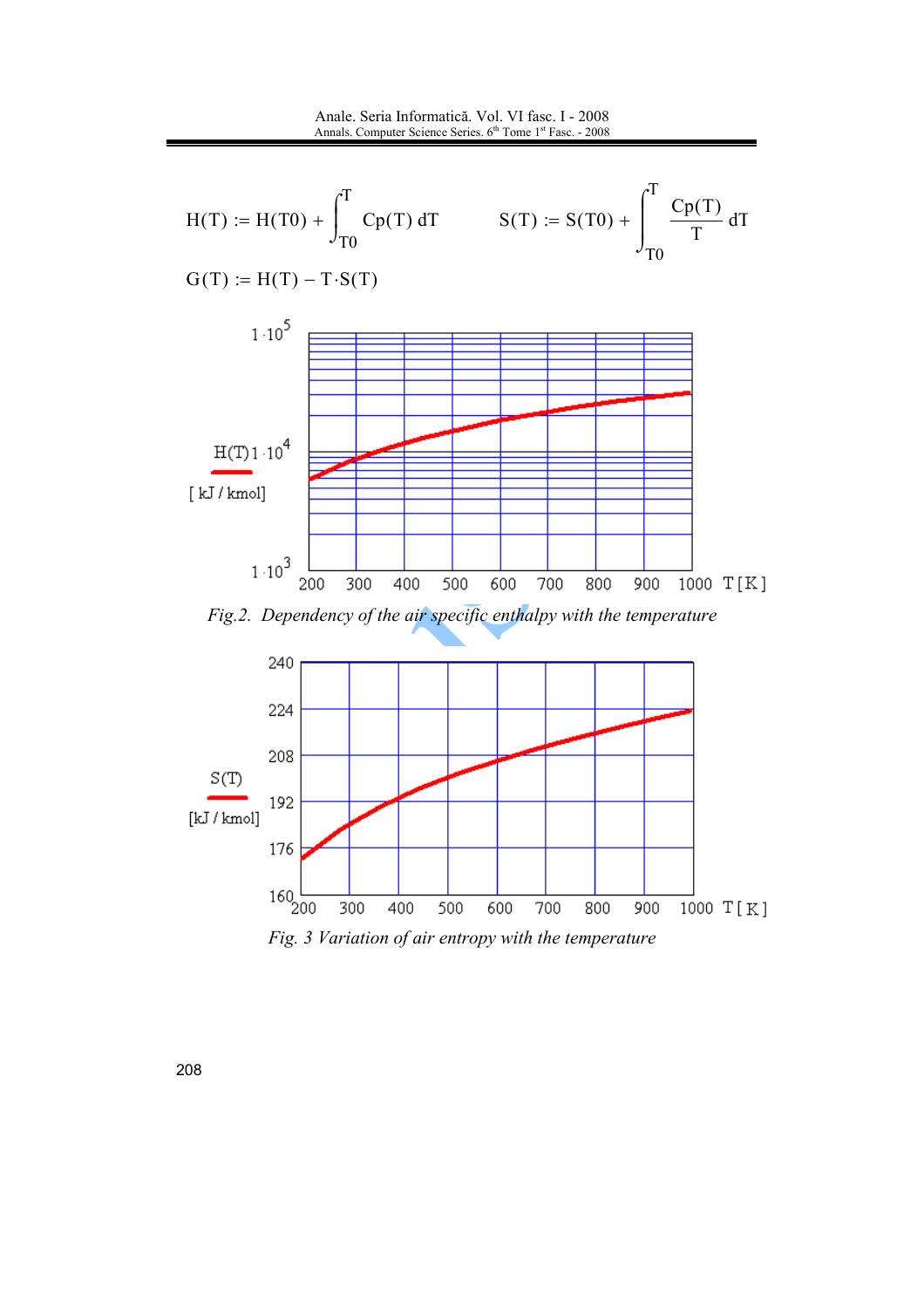Anale. Seria Informatică. Vol. VI fasc. I - 2008 Annals. Computer Science Series. 6<sup>th</sup> Tome 1<sup>st</sup> Fasc. - 2008



Fig. 4 Variation of the air isobar potential with the temperature

For the methane  $(CH_4)$  enthalpy, entropy and isobar potential have the following numeric values:

| T[K] | $H(T)$ [ $kJ$ / kmol ] | $S(T)$ [ kJ / kmol ] | G(T) [ kJ / kmol ] |
|------|------------------------|----------------------|--------------------|
| 200  | 289.68063              | 189.76912            | -37664.14252       |
| 300  | 548.235                | 190.81533            | -56696.36467       |
| 400  | 822.10313              | 191.60215            | -75818.75686       |
| 500  | 1111.4182              | 192.24709            | -95012.12702       |
| 600  | 1416.44663             | 192.80279            | -114265.22534      |
| 700  | 1737.14443             | 193.29684            | -133570.64163      |
| 800  | 2073.04638             | 193.74515            | -152923.07478      |
| 900  | 2423.229               | 194.15745            | -172318.4752       |
| 1000 | 2786.29583             | 194.53987            | -191753.571        |